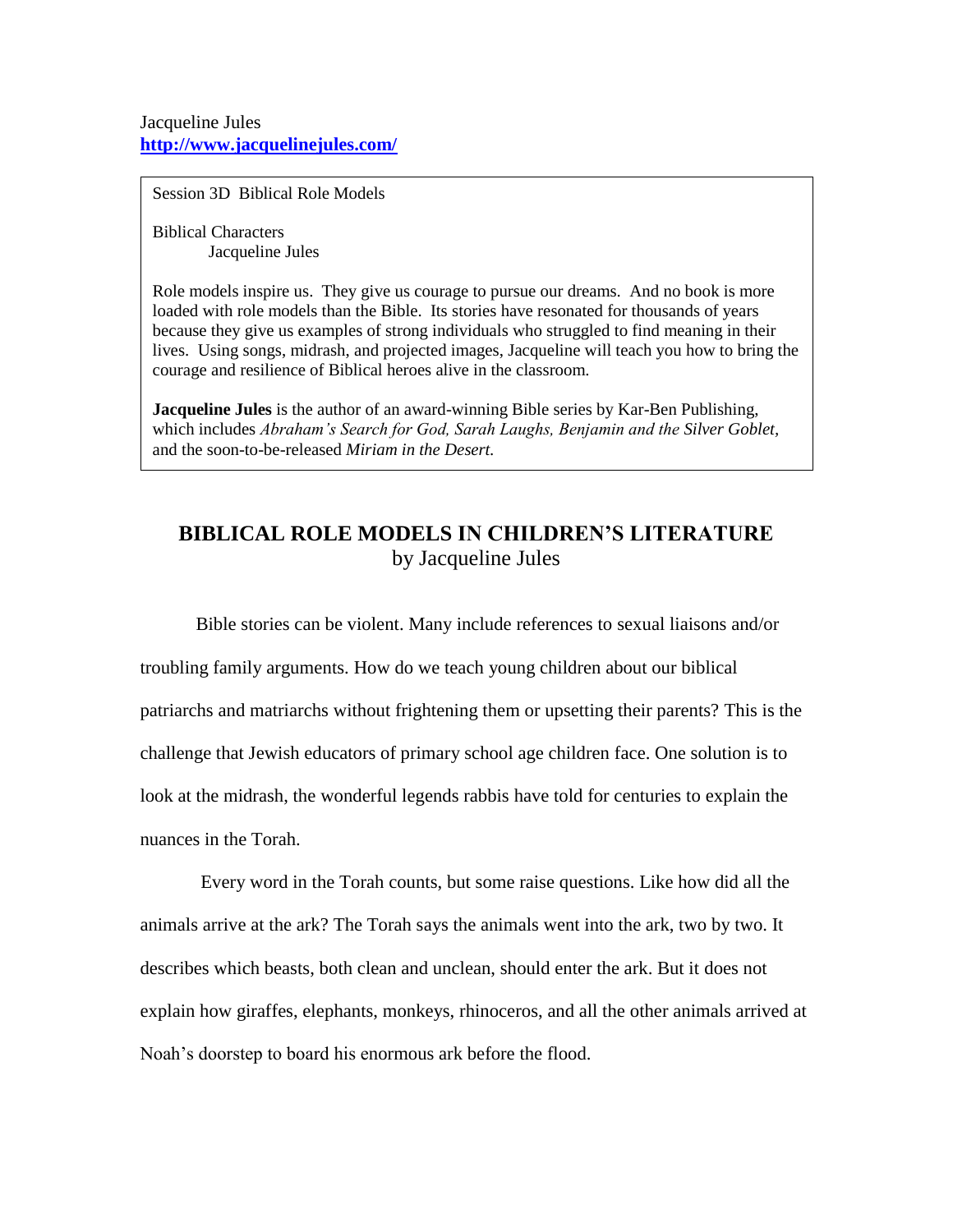Years ago, I came across a delightful story in *The Diamond Tree* by Howard Schwartz called "The Giant Og and the Ark." In this story, a giant goes to the four corners of the earth to collect the animals for Noah. When the flood comes, there is no room for him on the ark, so he rides on the roof. This arrangement works fine until the giant becomes hungry. The animals generously agree to share with the giant who brought them to ark to be saved. I loved this story and wanted to perform it. But I wasn't quite sure how to make the idea of a giant visual in a storytelling experience without scaring my little preschoolers. When I talked the problem over with one of my storytelling friends, she suggested that I tell the story without the giant, to substitute another creature.

"Why not the Ziz from *The Hardest Word*?" my friend asked.

The idea intrigued me and I began writing *Noah and the Ziz,* in which the huge and wacky Ziz collects the animals for the ark. By the time I finished *Noah and the Ziz*, it was so focused on the collection of the animals, it bore no resemblance to "The Giant Og and the Ark" from *The Diamond Tree*. Instead, my story expanded just one little piece of the original tale that inspired it.

I used a similar technique to write all four of my Ziz books, immersing myself in Jewish folklore and then imagining an unexplained detail to create my own modern midrash. *The Princess and the Ziz*, the most recent book in the series, is based on a folktale about King Solomon's daughter that is found in a variety of sources including *The Book of Legends* and *Aunt Naomi's Jewish Fairy Tales and Legends.* It was the story that first introduced me to the great and wonderful Ziz, but one that took me years to understand well enough to write for children.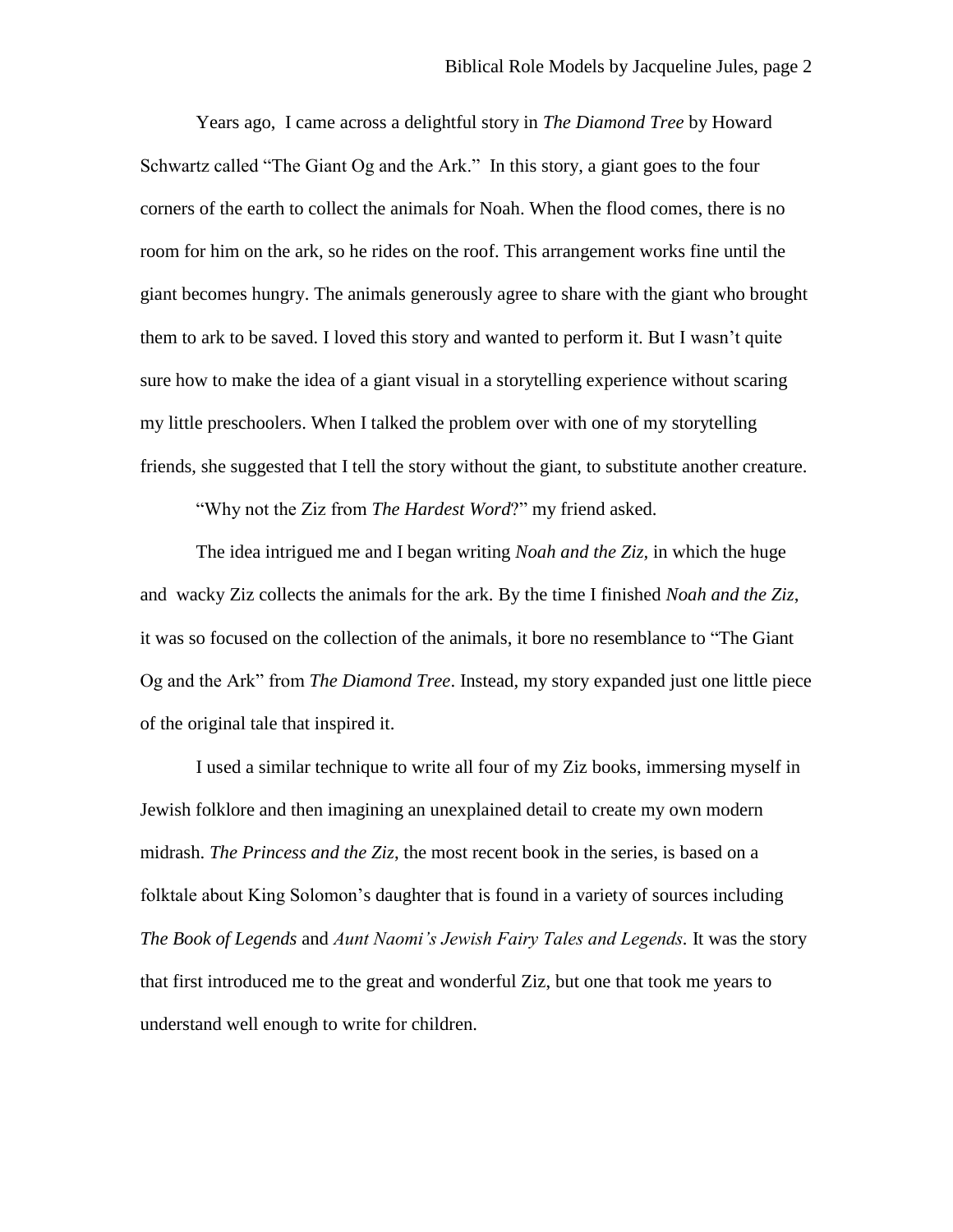In this folktale, King Solomon locks his daughter in a tower to prevent her from marrying a man beneath her social class. Solomon's plans are foiled when a young scribe lost on a journey takes cover in the carcass of an ox. While the young man sleeps, a gigantic bird picks up the carcass and deposits it on the roof of the tower where the princess is imprisoned. The young man crawls out of the carcass and the two fall in love. In *The Book of Legends* version, King Solomon only finds out about the union after the princess becomes pregnant. He accepts the news with grace, admitting that two people who are meant to be together will find a way to be joined, regardless of obstacles. As an adult, I thought this story was wildly romantic. But I couldn't see how I could use it in my storytelling for children. A pregnant princess? An ox carcass deposited on a tower?

Years later, after I had written the other three Ziz books, I looked at the folktale about Solomon's daughter again and considered the *essence* of the story, rather than the gory details. Why not develop a relationship between the Ziz and the princess? Why not let them go on an adventure to find her beloved rather than having him dropped on the tower in the carcass of a dead animal? And the pregnancy—why not stop the story before things got that far?

So what does all this have to do with writing Bible stories? Quite a bit. As educators of young children, sometimes we have to stop the story before the princess gets pregnant. It is no accident that *Sarah Laughs*, my book about our biblical matriarch Sarah, ends before Hagar and Ishmael are banished into the desert. For one, it would make the picture book entirely too long. And two, I had no idea how I could explain that part of the story to young kids. I'll be honest with you, when Judye Groner and Madeline Wikler, my editors from Kar-Ben Publishing first suggested I write a book about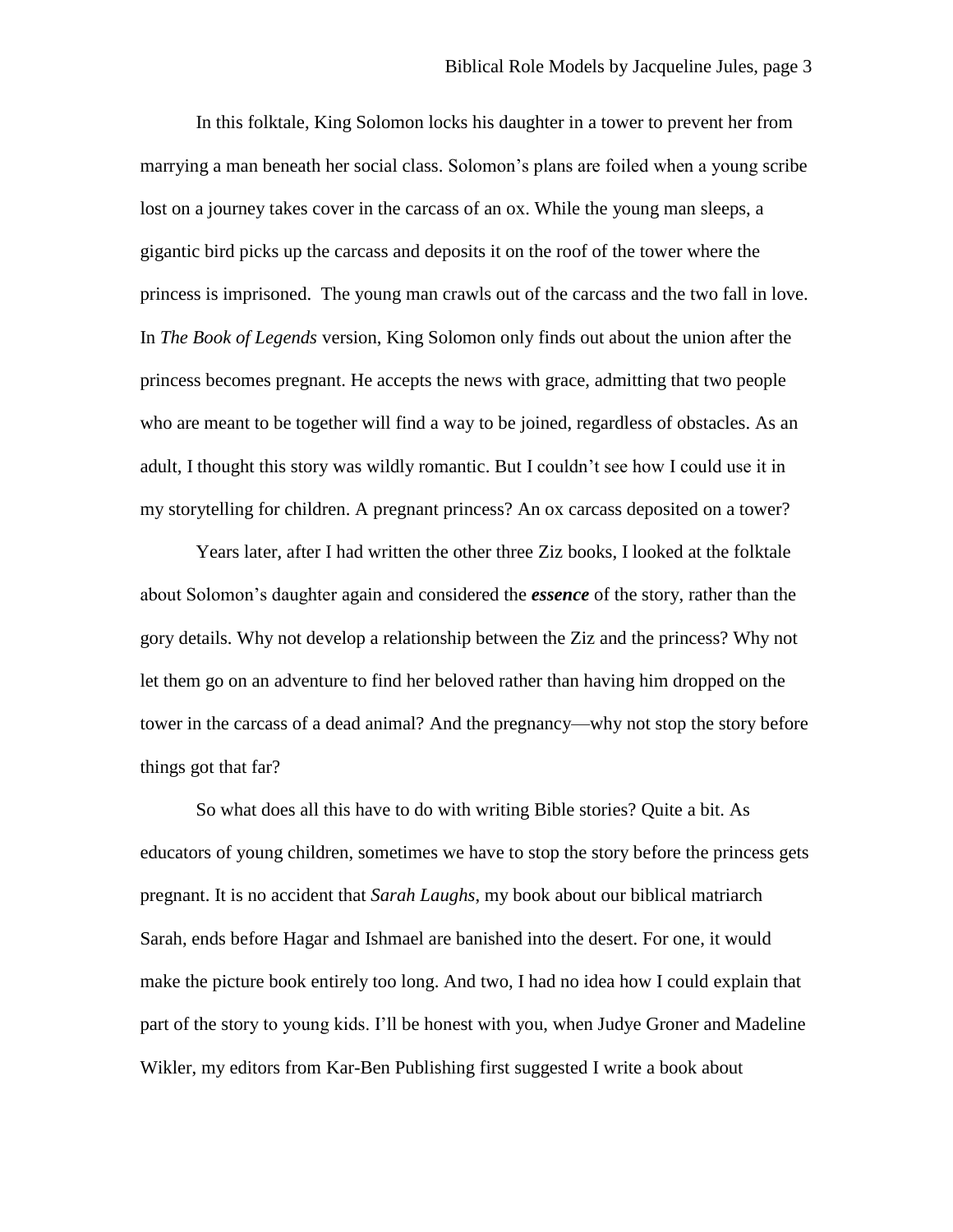Abraham's wife, Sarah, I was a little leery. It's a story about a woman whose main goal in life is to have a baby. How do you make kids relate to that? Judye and Madeline invited me over for lunch to discuss my qualms. First, they assured me that young kids could understand that a woman would want to have a baby. After all, most preschoolers have firsthand experience with pregnant mommies (their own and their friends'). This was true, but I was still hesitant about making Sarah real to young kids. How could I make them care? Even more importantly, how could I make young children see Sarah as a role model, someone they should emulate and admire?

Since the first book in the series, *Abraham's Search for God*, (which I will discuss in a few moments), depicted Abraham as a young boy, I decided to begin my book when Sarah was still a girl. I looked into the midrash and commentary, using a number of sources, including but not exclusively Louis Ginzberg's *Legends of the Bible,* Adin Steinsaltz'*s Biblical Images,* Joseph Telushkin's *Biblical Literacy*, and The Hertz Chumash.

I saw many references to Sarah's beauty. Her name meant princess. The first few pages of *Sarah Laughs* pictures our first matriarch as a lovely young girl who grows into a beautiful young woman.

"When Sarah walked to the well, everyone stopped to stare at the graceful way she carried the urn on her shoulder. Her eyes sparkled like water in the sunshine, and her smile was as warm as a hot drink on a cold night. Legend says that Sarah's laugh made the whole world clap hands with joy."—from *Sarah Laughs* 

In *Biblical Images*, Adin Steinsaltz depicts Sarah as an equal partner in Abrahams' journey, someone who not only supported his beliefs but taught others to believe in one God, too. Sarah may not have been the first feminist, but she was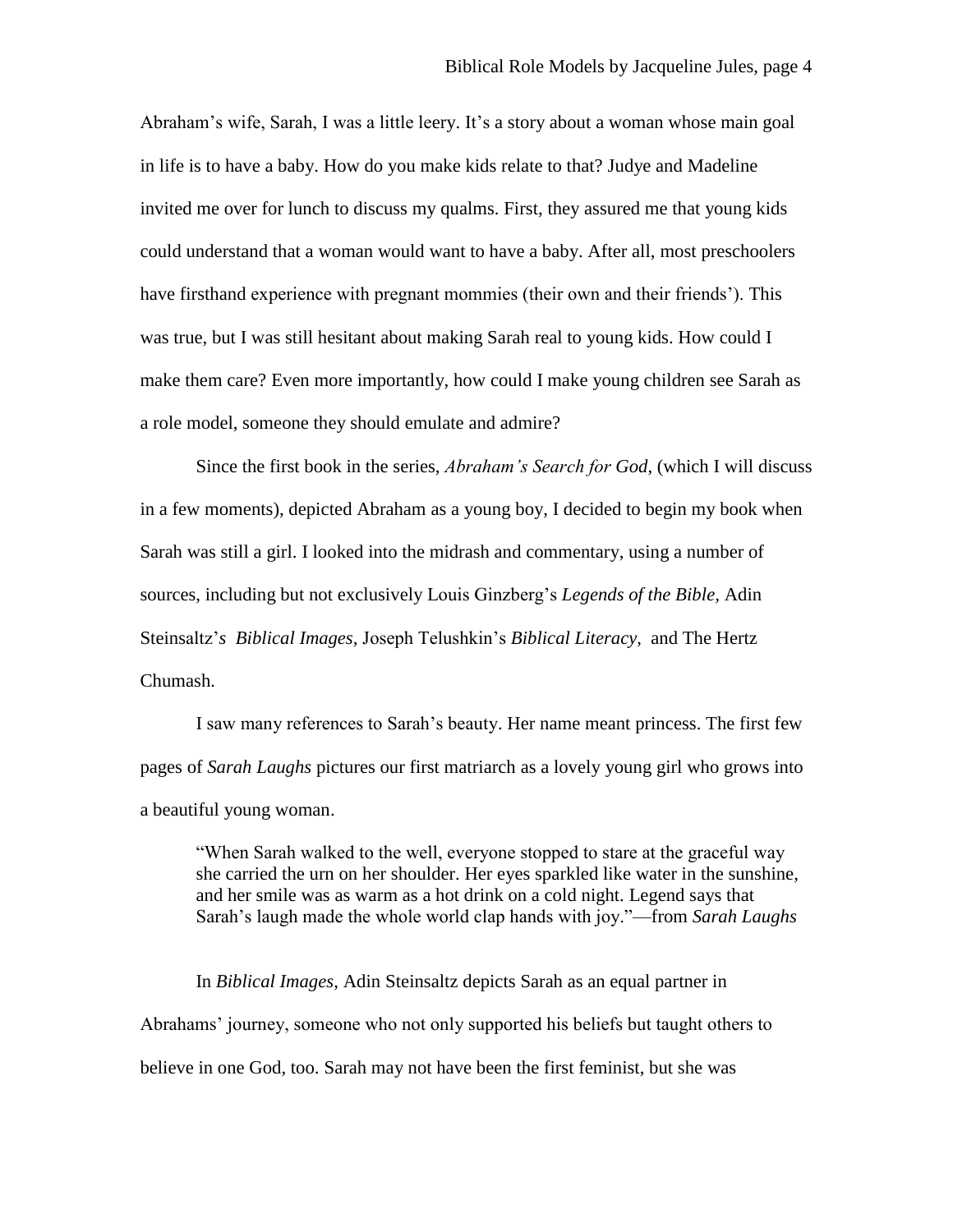definitely a pioneer, too, who taught monotheism alongside her husband, Abraham. Telling the story of Abraham's journey to Canaan through Sarah's eyes gave me the opportunity to emphasize this. Sarah is often criticized and remembered for her actions toward Hagar. However, during their wanderings through Canaan, the midrash praises her for her hospitality. She kept her tent open in the wilderness welcoming all who entered. There was a special blessing in the bread she baked for the Sabbath. As I studied and imagined her, I began to see Sarah as a role model for not only young children, but for me. I was touched by her courage to follow God's voice through the desert, to accept the delay of what she wanted most—a child—year after year. Isaac comes to Sarah in old age, after a lifetime of longing. Her life embodies the hope that our dreams will come true, no matter how long they are delayed. This is a powerful message, not just for children, but adults. Writing this book was an inspirational experience for me, and I'd like to thank the Sydney Taylor Award committee for recognizing *Sarah Laughs* in 2009 with a Sydney Taylor Honor Award for Younger Readers.

For many years, I was a Jewish educator. I ran Tot Shabbat groups. I taught Sunday school. I worked as a Jewish librarian in two different synagogues and did weekly story time lessons for a Jewish preschool. Teachers often came to me to ask for books on various topics. As a librarian, I was always ready to dig into the catalog and find appropriate titles. But one day, when a teacher came in and said, "I need a book about Abraham, one that explains how he came to believe in one God," I came up emptyhanded. This occurred over ten years ago and there wasn't much available in my library, which was one of the largest Jewish libraries in Washington, D.C. I found one battered picture book with sepia line drawings and wordy chapters in musty religious school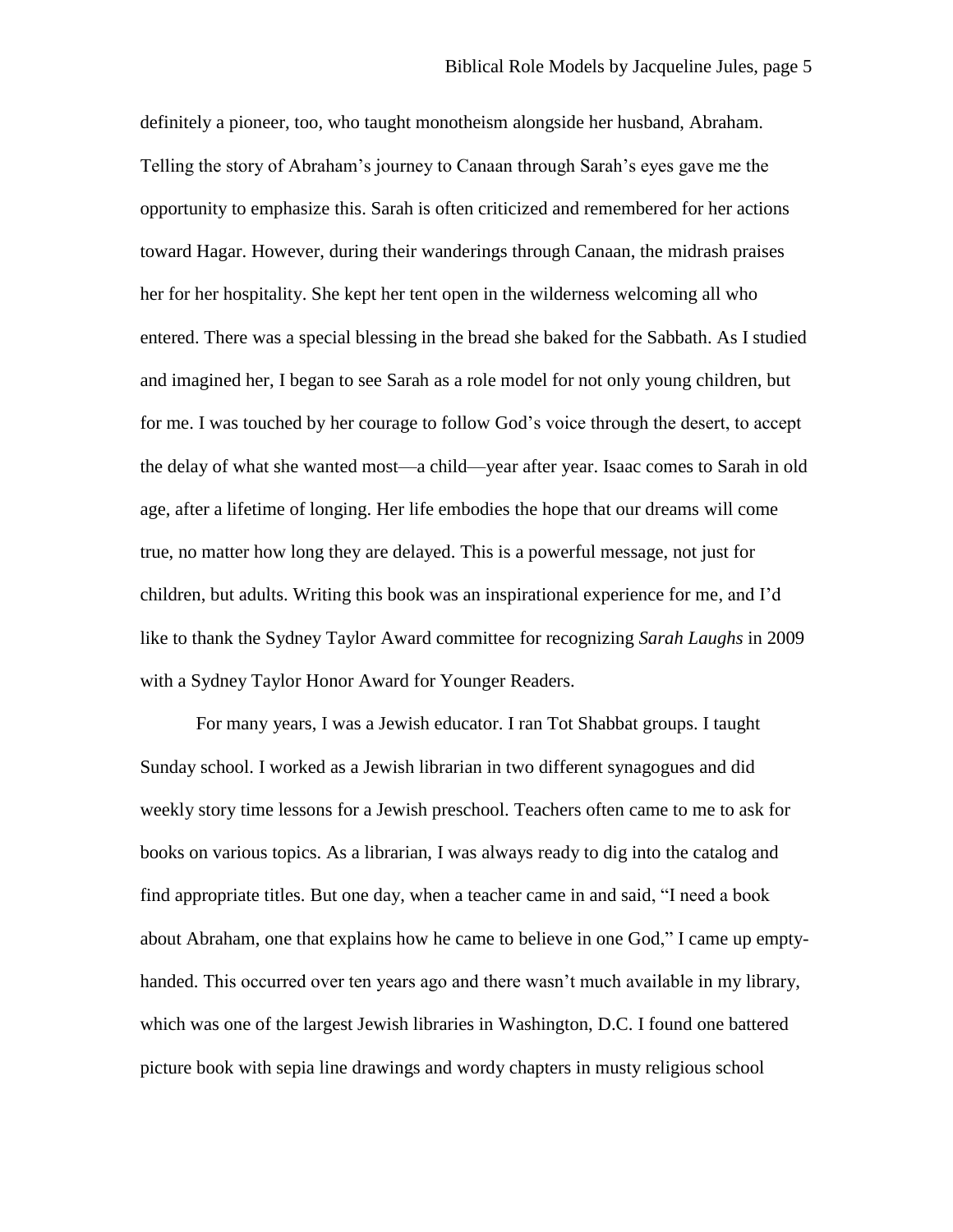textbooks, but no colorful picture books a teacher would enjoy reading aloud in a preschool class. This led me on a quest into the midrash. Maybe I could tell a story to the children when they came to me for storytime. First I thought I would tell the story of Abraham and the idols. It is a well-known midrash, but a little destructive for my taste. Was there something else? Then, I came across a midrash that depicts Abraham at three years old. He questions who created the world, considering both the sun and the moon as potential gods before deciding that there must be a higher power. The full text can be found on page 31 of *The Book of Legends: Sefer Ha-Aggadah* edited by Hayim Bialik.

Like most storytellers, I never tell a story from one version. I look around and try to dig up all the different versions I can find and then combine them into an original telling, one that is uniquely my own. The midrash of Abraham searching for the one power who ruled the sun, the moon, and all things is also found in *The Classic Tales* by Ellen Frankel, *Legends of the Bible* by Louis Ginzberg, and several other sources.

So the first step in my process is research. After that, I examine the structure of the tale. Is it circular? Is it a traditional quest tale with the magical number of three attempts? And does it have room for a chorus? Adding a chorus is something I do whenever possible. Children love to sing and chant along. Giving them the opportunity to participate in a meaningful way always fosters a positive read aloud experience. Since this Abraham midrash had repetitive elements, it was natural to add a chorus, making it a story younger children could more readily enjoy.

The next addition was background material. The midrash provides only a snippet of Abraham's thinking. It doesn't explain to a young reader why Abraham's decision to believe in one God was important during his time period. That's why the first pages of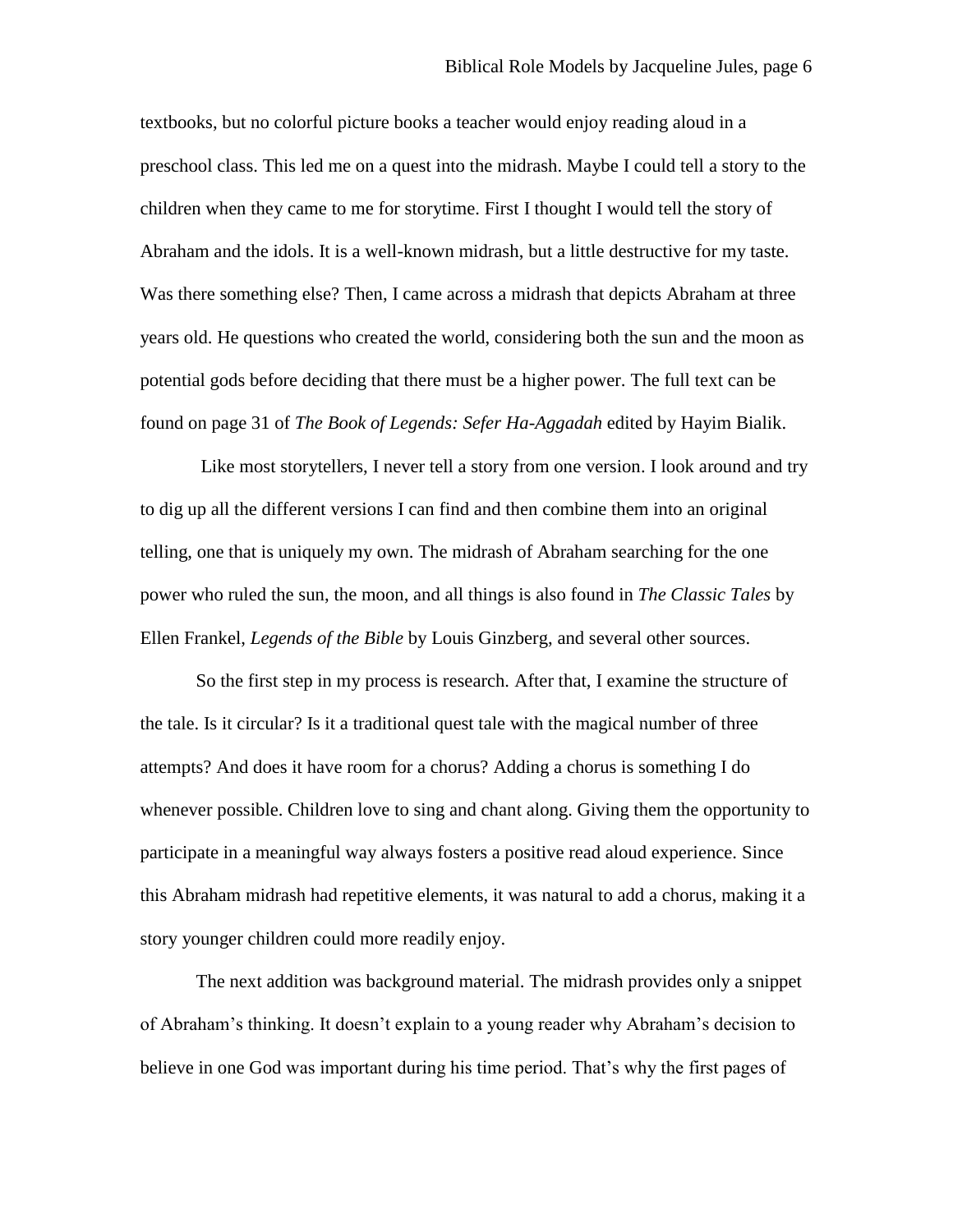*Abraham's Search for God* are devoted to an explanation of idol worship and Abraham's reaction to it. Adapting Psalm 135—words I learned when I was a child in religious school and we all read in the Passover Hagaddah after the third cup of wine—I had young Abraham tell his father.

"Idols have mouths but cannot speak to me. They have ears but cannot hear me. How can an idol help me?"—from *Abraham's Search for God*

By describing young Abraham within the context of his society, I was able to show that he followed his own conscience regardless of what the people around him were doing. This also enabled me to depict Abraham as a thoughtful child, someone who observed the world around him and asked questions. When I do author talks, I often ask students if they question the world around them. I ask them if they feel God's presence in the beauty of nature. I admit that I am moved spiritually when I take hikes in wooded areas. Children can readily identify with both Abraham's sense of wonder in the natural world and his need to know who created it all. Abraham questioned the world around him, just as most children do. Children are naturally observant and in my opinion, naturally spiritual. "Who made the clouds? Who made the flowers?" These are questions every child considers. Thus, Abraham's journey to understand God is a model of their own thinking. It affirms their own emotions and questions as they consider the world around them.

But the belief in an invisible God is still a spiritual leap. It required some deductive reasoning on Abraham's part. And to take him full circle in this spiritual quest, I added some elements of a midrash I first found in Barbara Diamond Goldin's *A Child's Book of Midrash*. In this midrash, a rabbi tells an emperor to look at the sun. The emperor replies that he cannot without being blinded. The rabbi proceeds to ask how the emperor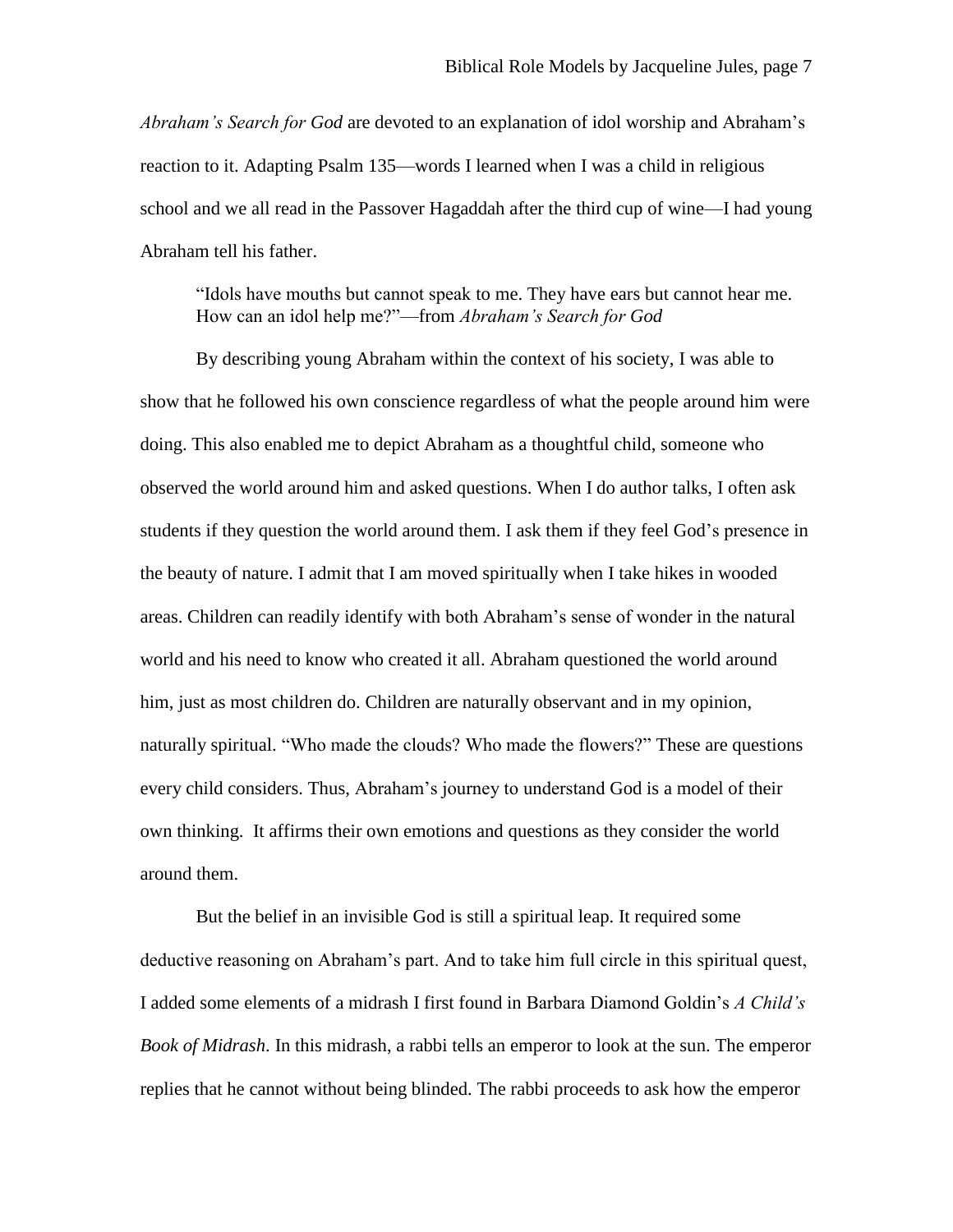could expect to look at the Almighty—the creator of all things—when the sun can't be directly faced. This is an amazingly logical explanation for rejecting idols in favor of one all powerful God. In a picture book with limited words, I couldn't add the whole midrash, but I could have Abraham look at the sun and realize it was too powerful to behold. This provided the groundwork for Abraham's conclusions a few pages later when he realizes:

"There is something greater than the sun and the moon and the thunder. There is something even more beautiful than the rainbow. One great power makes the sun and the moon take turns. One great power makes the rainbow follow the thunder. This great power rules the entire universe and sets everything in motion. This great power is the one true God." —from *Abraham's Search for God.*

As a role model, the young Abraham was not problematic to write about. He is the quintessential example of a Biblical hero who chose his conscience over the customs and moral attitudes of his surrounding society. But my third story in this series, *Benjamin and the Silver Goblet*, did present some thorny issues. How does one explain the significance of Judah's decision to protect Benjamin when falsely accused in Joseph's court without giving some background of family betrayal? You can't. Fortunately, recalling the painful family dynamics between Jacob's sons increased the dramatic tension and helped provide a satisfying resolution. In *Benjamin and the Silver Goblet,* I had the opportunity to imagine what it was like for Benjamin, the youngest of Jacob's twelve sons, when he learns that his older brothers betrayed the family by selling Joseph into slavery. Benjamin fears for his own safety. He does not trust his brothers to defend him when he is falsely accused of stealing in Egypt. He believes he will be abandoned just as Joseph was. And so does the young reader.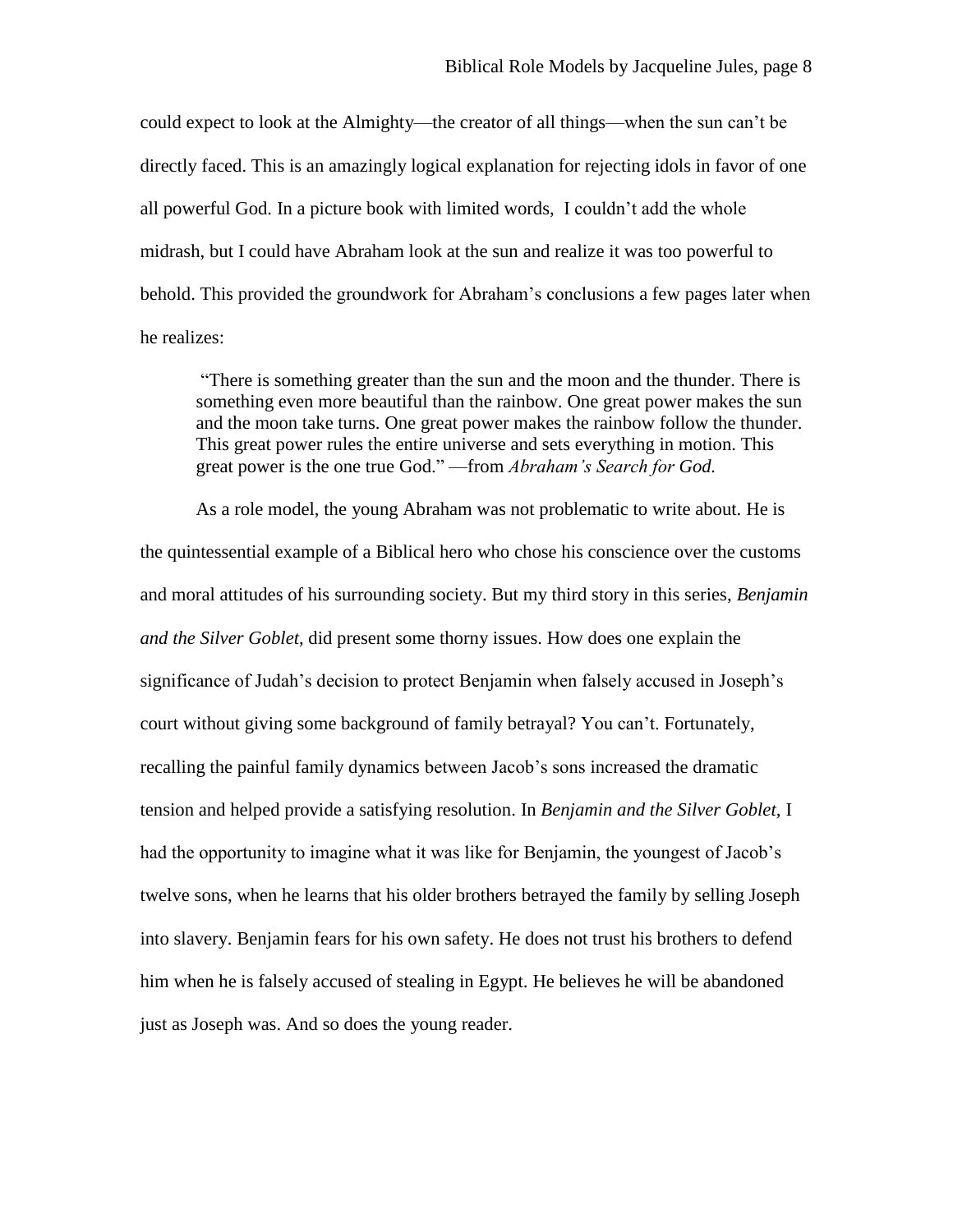But Judah surprises, he defends his youngest brother and offers his own life to protect him. This, of course, prompts Joseph to reveal his true identity, followed by a joyful family reunion.

How do you truly make up for a mistake? The story of Benjamin is one of the clearest models of repentance in the Torah. Benjamin's brothers did not make the same mistake twice. They showed they were sorry by refusing to leave Benjamin behind. This story shows children that you must do more than be sorry, you must behave differently the next time. And Joseph's response to his brothers, his forgiveness, is just as powerful. The story of Benjamin, Joseph, and their brothers reminds us that forgiving our loved ones is a healing experience for everyone.

I fell in love with this story of betrayal and repentance some 25 years ago, when I heard a rabbi discuss it in a sermon. I feel privileged to have had the opportunity to re-tell this story for children and even more privileged to accept the recognition of a silver medal from the Sydney Taylor Award committee at this convention.

In my newest book in this Bible series, *Miriam in the Desert*, I follow Miriam, the sister of Moses, and her grandson, Bezalel, as they witness the miracles in the desert. Once again, I was fascinated by a Biblical heroine, facing one hardship after another with fortitude and faith. Steinsaltz in *Biblical Images* says that Miriam, like Sarah, was a leader in her own right. I loved imagining this Biblical matriarch in the desert, bolstering the spirits of her people through the long trek in the wilderness. But Miriam was an old woman by this time. I worried about telling this story to young children in a way they could connect. Children relate better to other children. An adult protagonist is a hard sell to young readers in a picture book. So once again, I turned to the midrash. But this time, I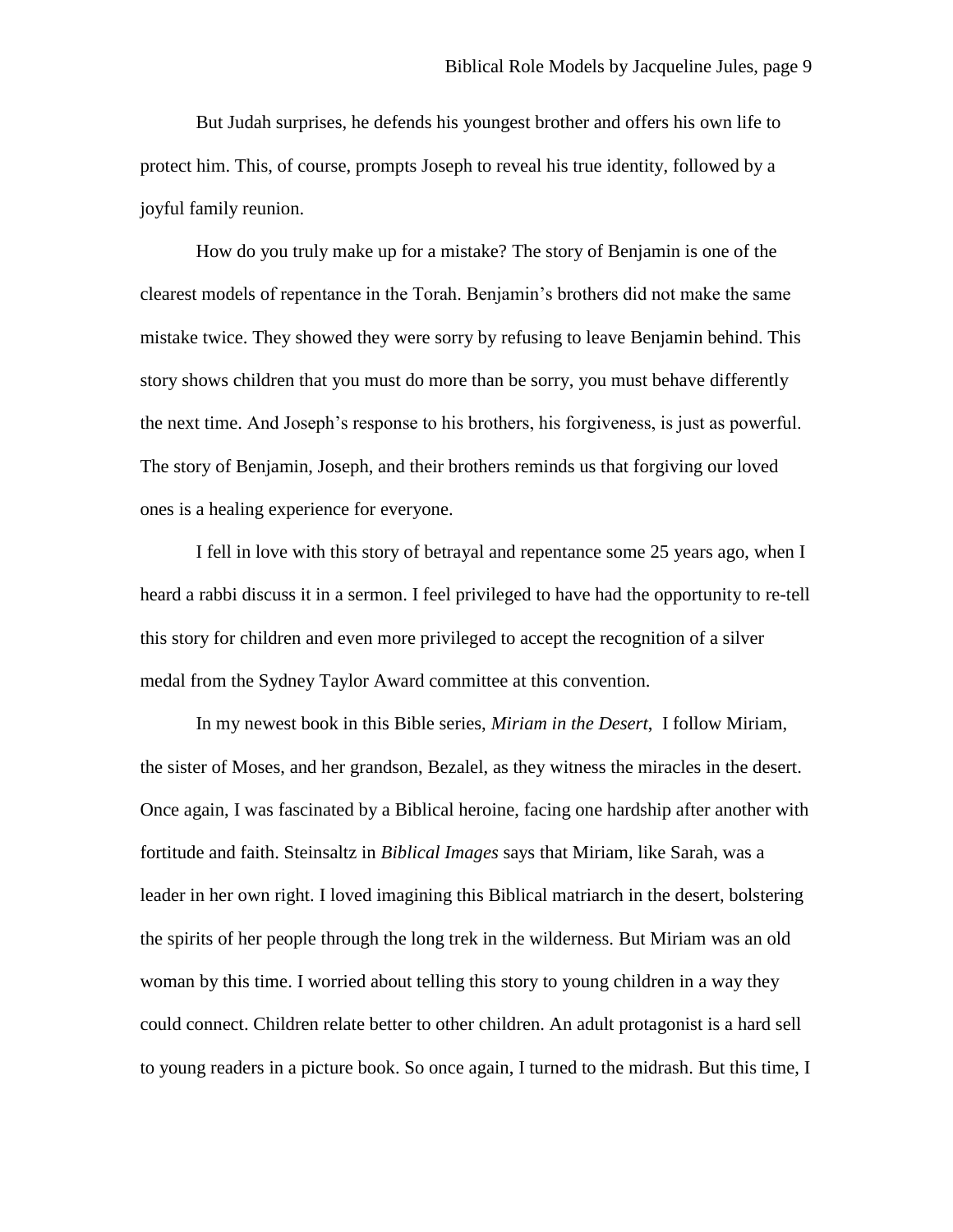also turned to some more feminist interpretations of the Torah. In the *Five Books of Miriam* by Ellen Frankel, I saw a reference citing Bezalel, the artist of the ark, as the grandchild of Miriam. This excited me and I looked for other sources to corroborate this. Ginzerg did. And The Talmud says Bezalel was only thirteen when God chose him to build the Ark for the Ten Commandments. Bingo! I had a child protagonist, one who could relate the courage and resilience of his beloved grandmother in the desert. In *Miriam in the Desert*, I strove to give young readers, not just a matriarch, but a biblical grandmother whose actions inspired her grandchild and everyone else around her.

"We are Israelites. After crossing the sea and escaping Pharoah's armies, we are wandering in the desert with Moses as our leader. There are so many people and animals that I can't see the end of the line or the beginning. But I can see my grandmother, Miriam. Like a butterfly visiting flowers, she weaves in and out, comforting everyone."—from *Miriam in the Desert* 

Exodus 15:20 calls Miriam a prophetess at the Red Sea, when she takes the timbrel in her hand and praises God with song. At this point, she is an adult. But the midrash says she was a prophetess, even as a child. It says she convinced her parents to re-marry because she knew they would bear a son who would redeem the Israelites. In *Miriam in the Desert*, I emphasized her role as a prophetess. She took a timbrel with her when she left Egypt, because she was confident she would have reason to praise God in the wilderness. While the Torah only describes her singing at the Red Sea, I imagined her continuing to praise God each time they witness another miracle in the desert. How could she not? Miriam was a woman of great courage and great faith. She is one of the few named woman in the Bible. Miriam's Well, the sieve-like rock, spouting a fountain of water was given to the people as a reward for Miriam's devotion. When Miriam died, the well dried up. How could such a woman not lead her people in praise of God over and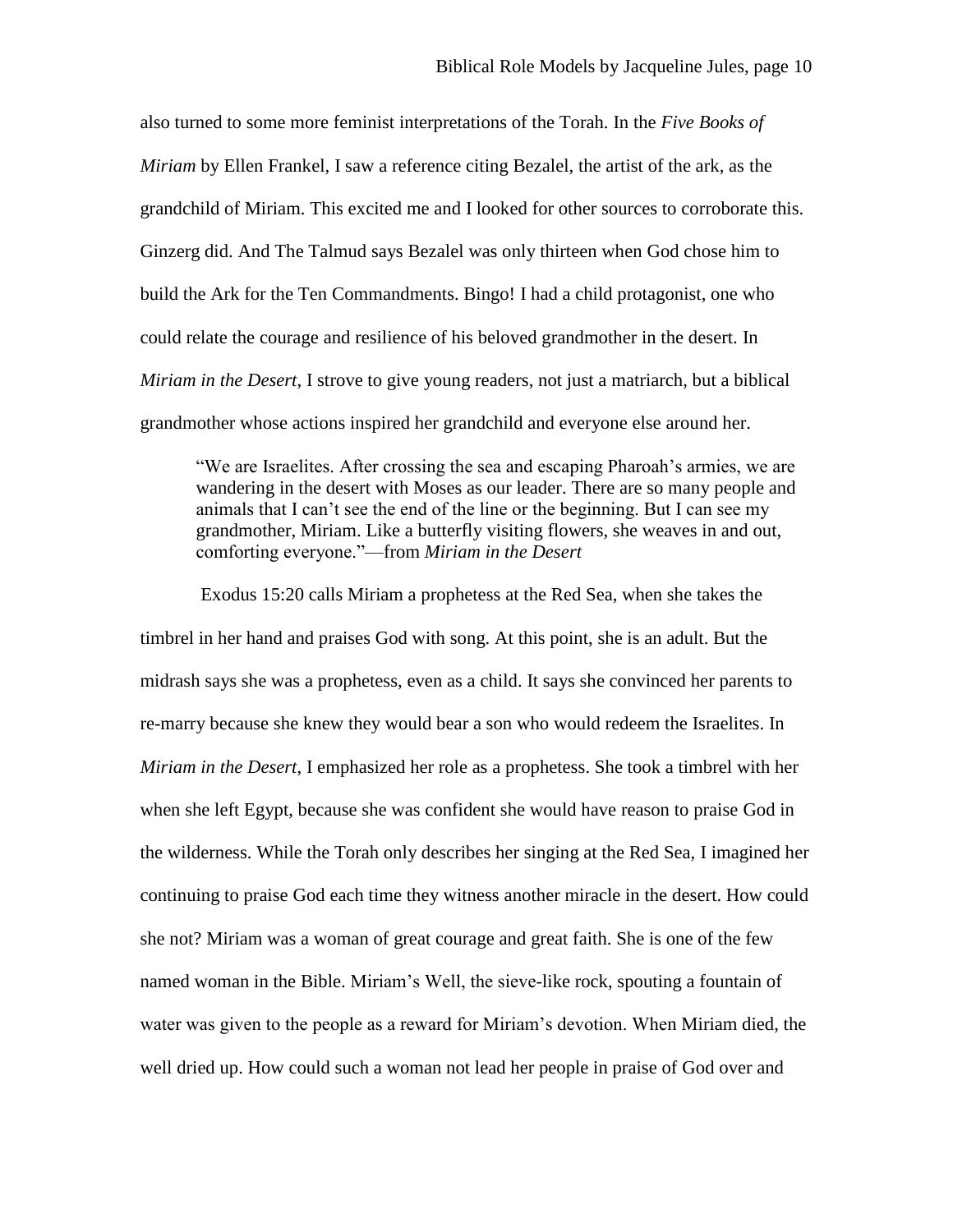over again? But choosing a child-friendly chorus to sing at different intervals throughout the book was no easy task. My editors and I went through dozens of them before we finally decided on "Miracles, miracles, praise God's might. We see miracles, day and night." This chorus highlights what I found so compelling about the years in the wilderness. The manna, the well, the pillar of fire by night, the pillar of clouds leading them by day—it was a time of one miracle after another. My research into the Israelites' years in the wilderness awed and humbled me. Not only, did I write about it in *Miriam in the Desert*, I wrote some poems on the subject, I'd like to share with you now.

MANNA IN THE MORNING by Jacqueline Jules

Cook fires, clothing scraps, animal dung have long disappeared from the desert. But the story remains: how the Israelites fled Pharoah under a spiral of swirling white clouds as angels swept stones and snakes from their path. For forty years, Jews followed Moses with manna-filled bellies, thirst quenched by a wondrous wandering well the same fountain I sipped this candle-lit evening with honeyed challah and roasted chicken.

Carrying dishes to the sink, my sandaled feet skip on a freshly swept floor,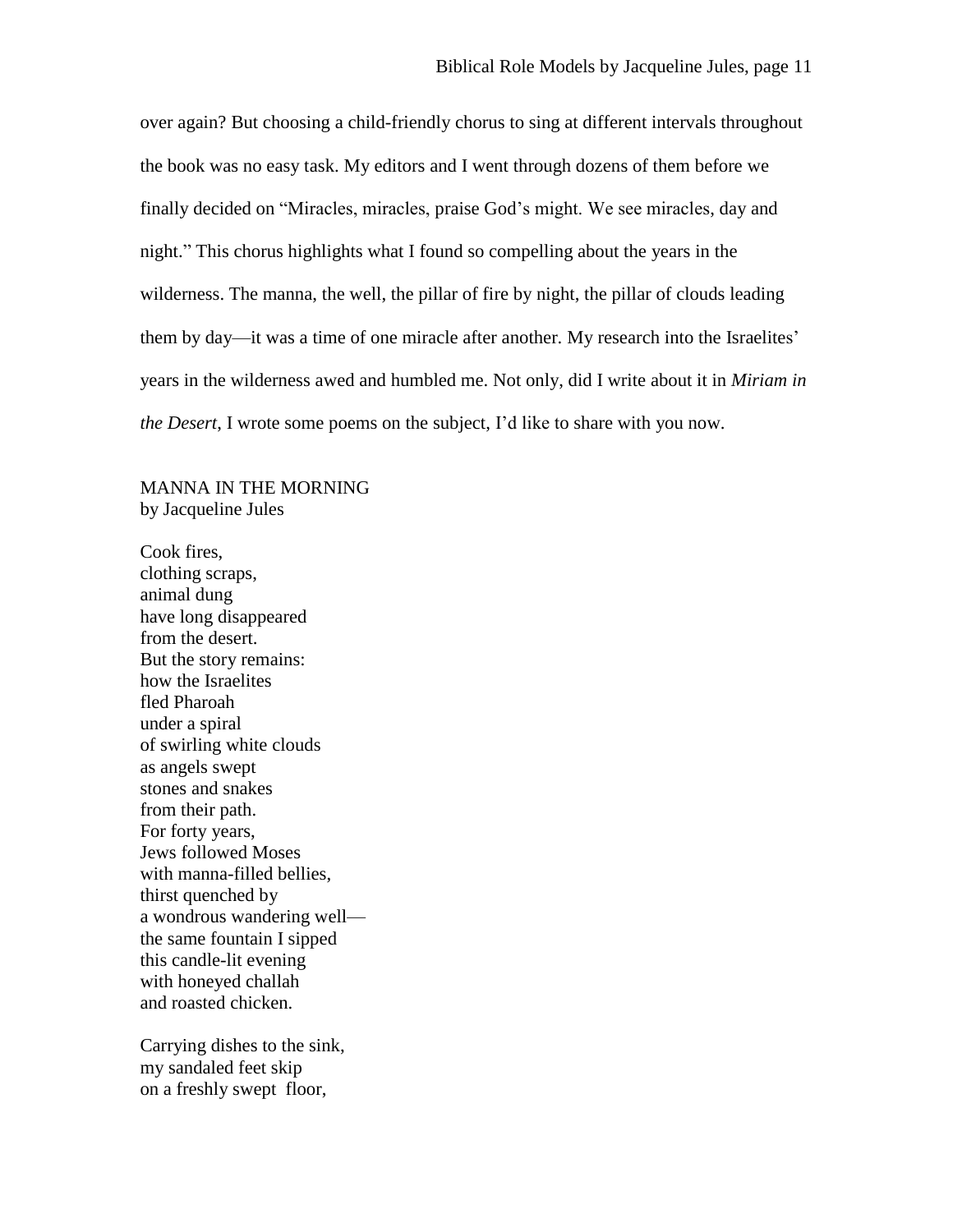free of snakes and stones. Tonight, Pharoah lies drowned behind me and I am traveling to Canaan under a sheltering white cloud, certain of manna in the morning.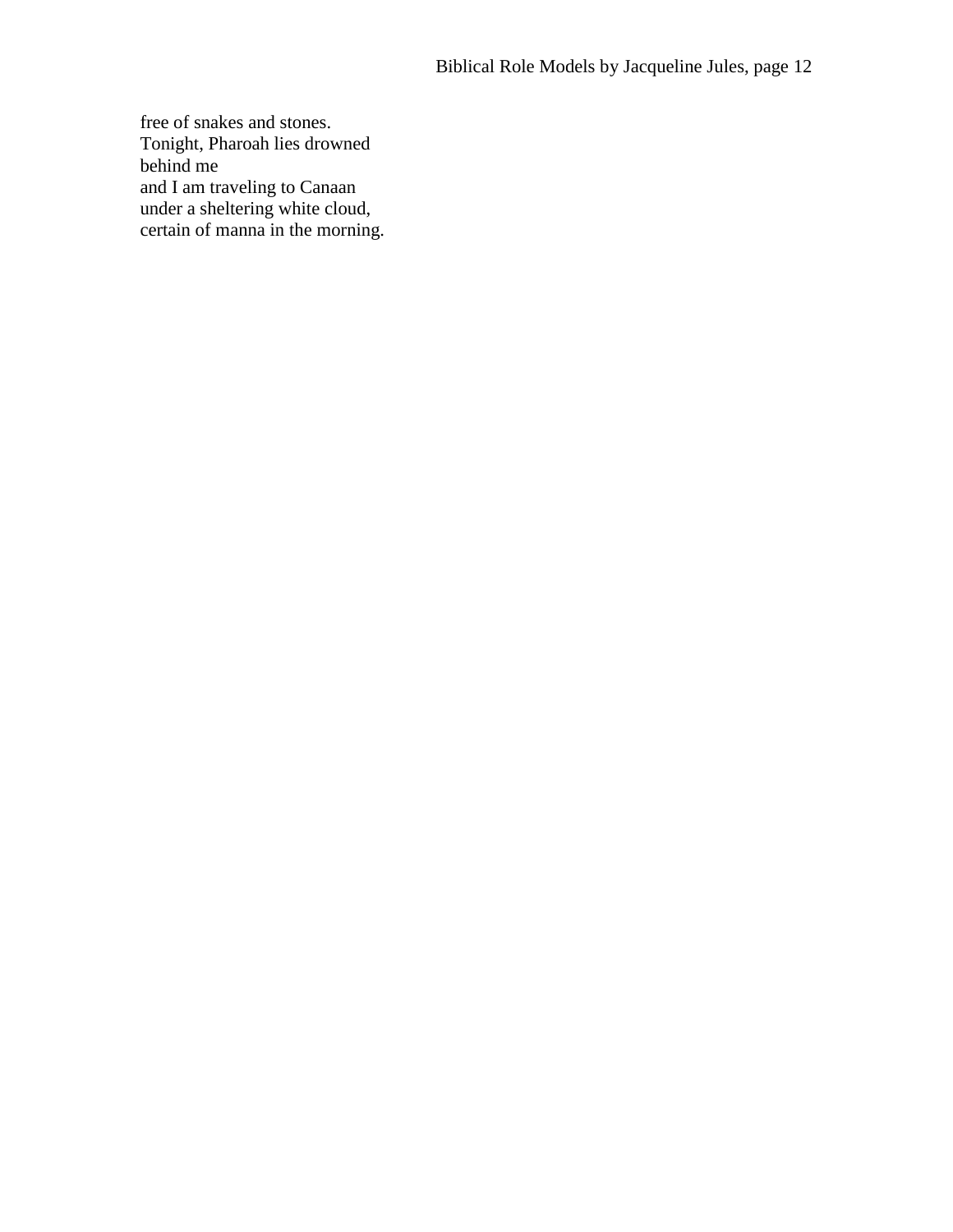## ATYPICAL IN HUMAN HISTORY by Jacqueline Jules

Like the favorite dish a mother cooks all afternoon to please her child, manna was a special treat on each Israelite tongue. To some, it tasted like bread. For others, it was honey. Gathered by hand from the desert, it became whatever was desired in the exact portion needed. No one had too much or too little. Atypical in human history food to satisfy all.

Like the different voices a father creates to enliven bedtime stories, the voice at Sinai sang from the mountaintop in a myriad of notes. The same words were sung in different melodies composed to please each pair of waiting ears. No two accounts concurred, but not one soul doubted another. Atypical in human history everyone's faith accepted by all.

As you can tell from the poem above, a midrash that particularly moved me was about the distinct taste of the manna—how it had a unique taste in each Israelite's mouth. This paralleled the midrash about the voice at Sinai—how it was a personal experience for each Israelite at Sinai.

". . . I wake to thunder and lightning. Miriam takes my hand, and we follow Moses to the foot of the mountain. Smoke billows amid giant flames. The mountain shudders and shakes. A shofar sounds, growing louder and louder. Even my toes tremble.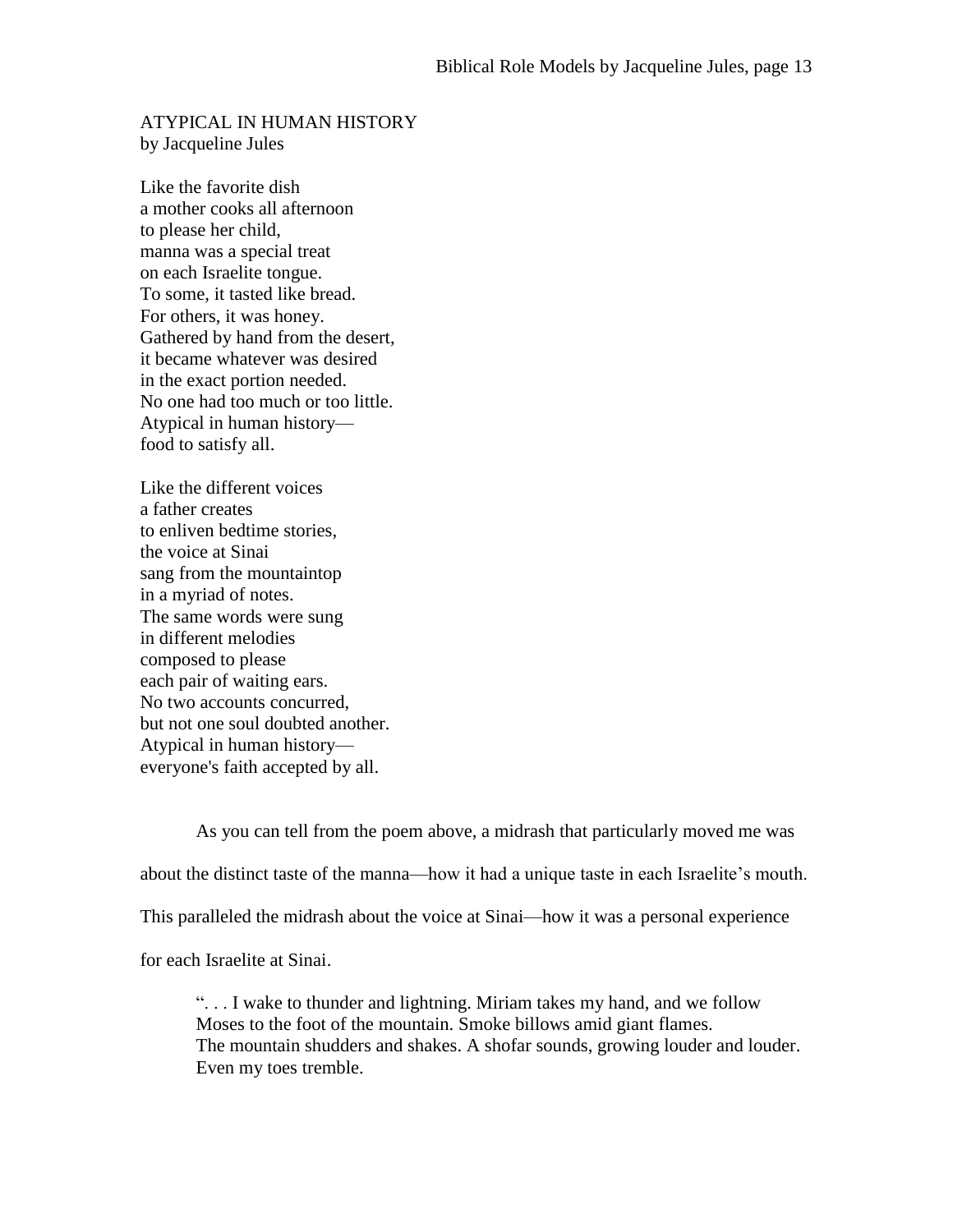Then just as I think my ears will burst, everything grows still. Not one baby cries. Not one sheep bleats. The earth feels as if even the worms below have stopped wiggling.

We hear a voice that comes from the eat, the west, the north, the south, above, below—everywhere at once. I feel as if I am being lifted off the ground…"

That night, everyone talks about the voice at the mountain.

"It was so strong!" one man says.

"It whispered to me," a woman says.

"God spoke to each one of us in the way we understood best," Miriam explains."—from *Miriam in the Desert*

Miriam is a role model I can only hope to aspire to. I question if I could be as comforting and courageous as Miriam if faced with the difficult circumstances she lived in. But studying her, imagining her in depth, enriched my life.

Role models inspire us. They give us the courage to follow our hearts and pursue our dreams. Torah is full of role models, strong characters who struggle to make the right choices and find spiritual meaning in their lives. While the stories can be complicated and sometimes mature, a focus on the characters themselves can make the Torah accessible to the young readers. Children question just as Abraham did. They have to wait to see their dreams come true, just as Sarah did. Sometimes they have to forgive siblings, just as Joseph did. And many children are fortunate enough to have a wise grandmother like Miriam to learn from. The patriarchs and matriarchs from the Torah provide our children with a wealth of role models they can emulate and admire. We are lucky to have such a rich and resonant tradition to give them.

BIO: Jacqueline Jules is an award-winning children's author and poet. Her books include *The Hardest Word, Once Upon a Shabbos, The Princess and the Ziz, Clap and Count, Abraham's Search for God, Sarah Laughs, Benjamin and the Silver Goblet, Miriam in the Desert,* and *Goodnight Sh'ma.* She has an MLS from the University of Maryland and has worked as both a synagogue and school librarian. For more information, please visit [www.jacquelinejules.com.](http://www.jacquelinejules.com/)